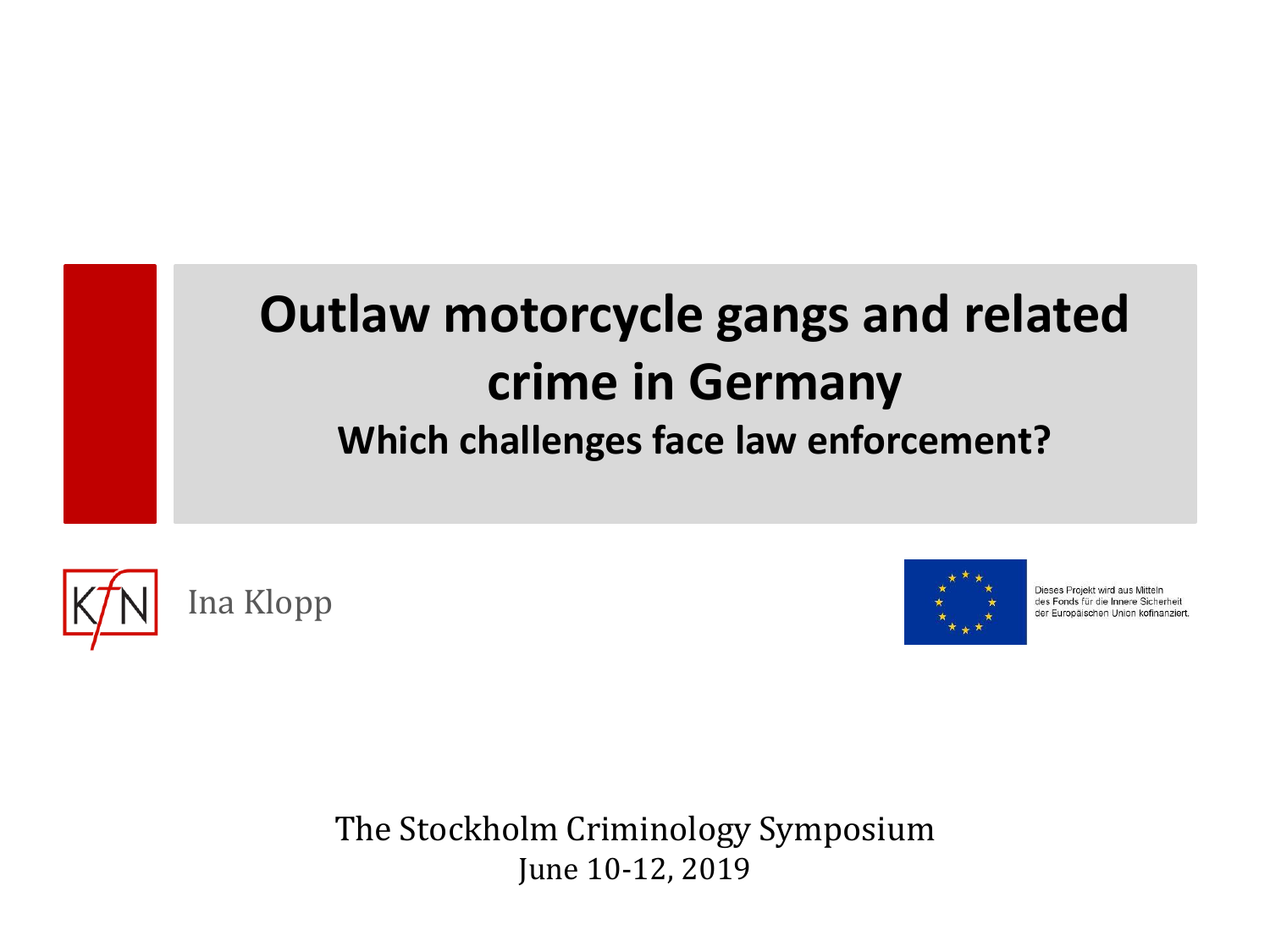## Results of the analysis of court files





181 criminal files

732 suspects

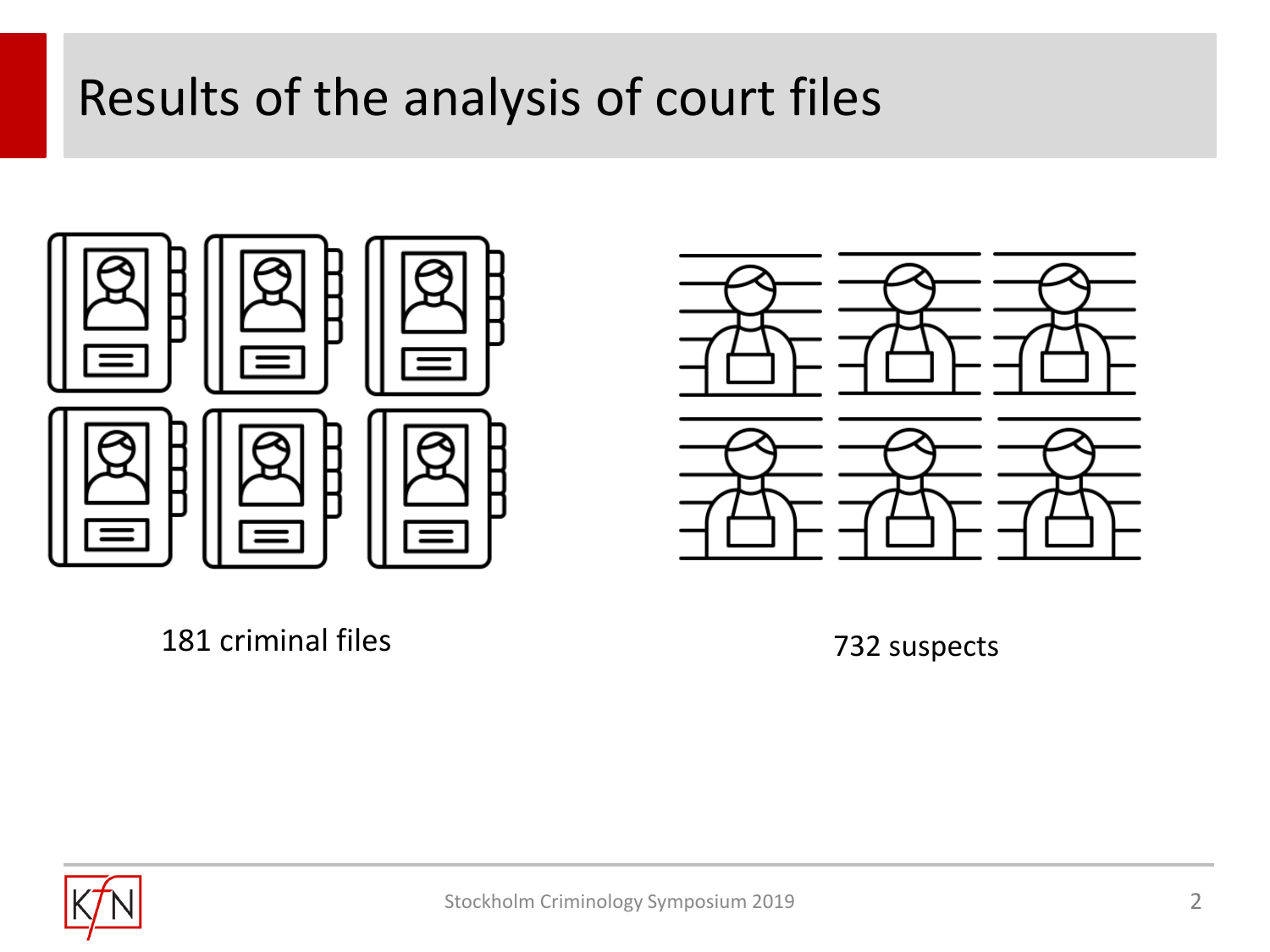## How many OMCG-members?



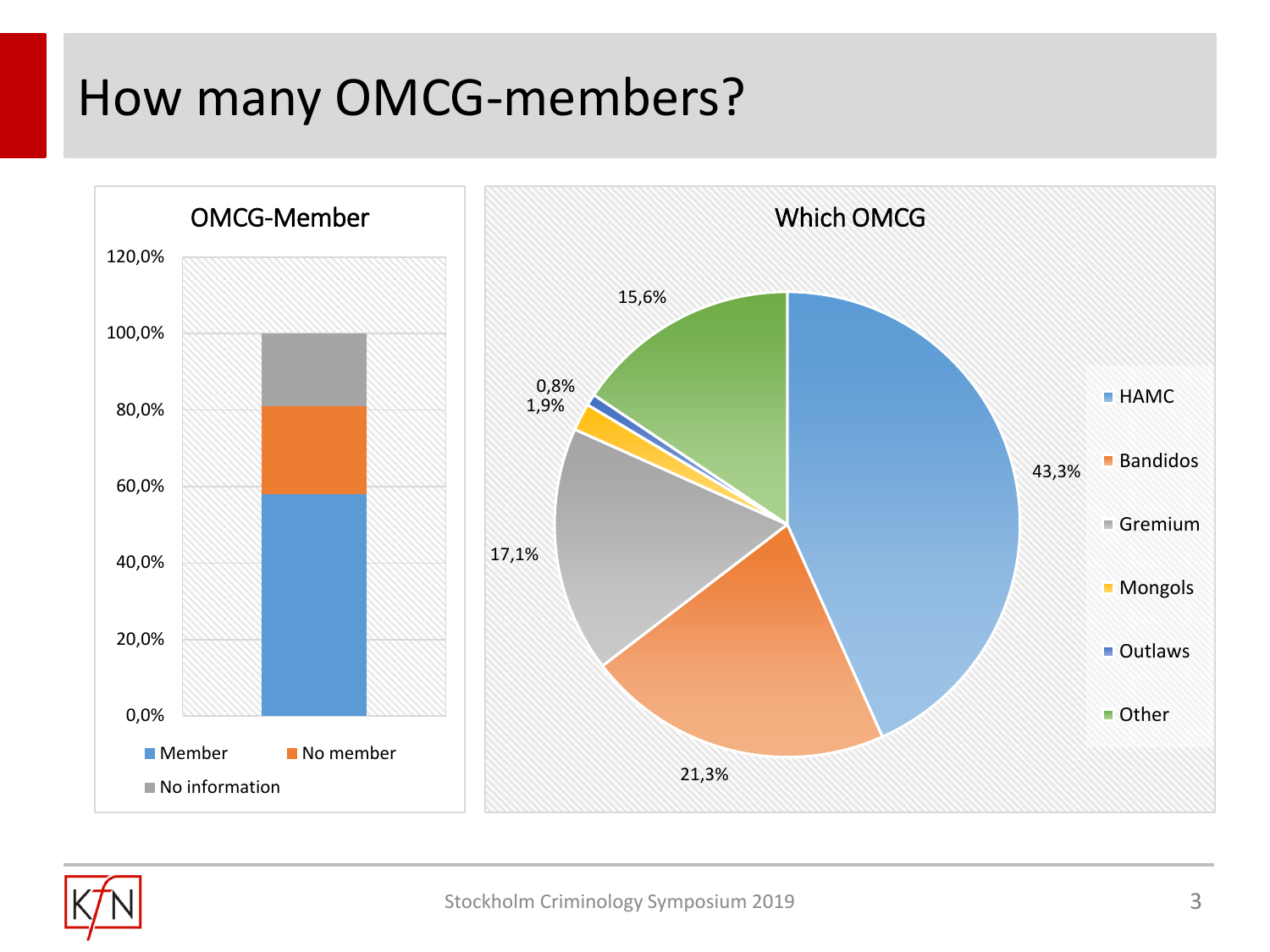# Which offences are the most frequent?



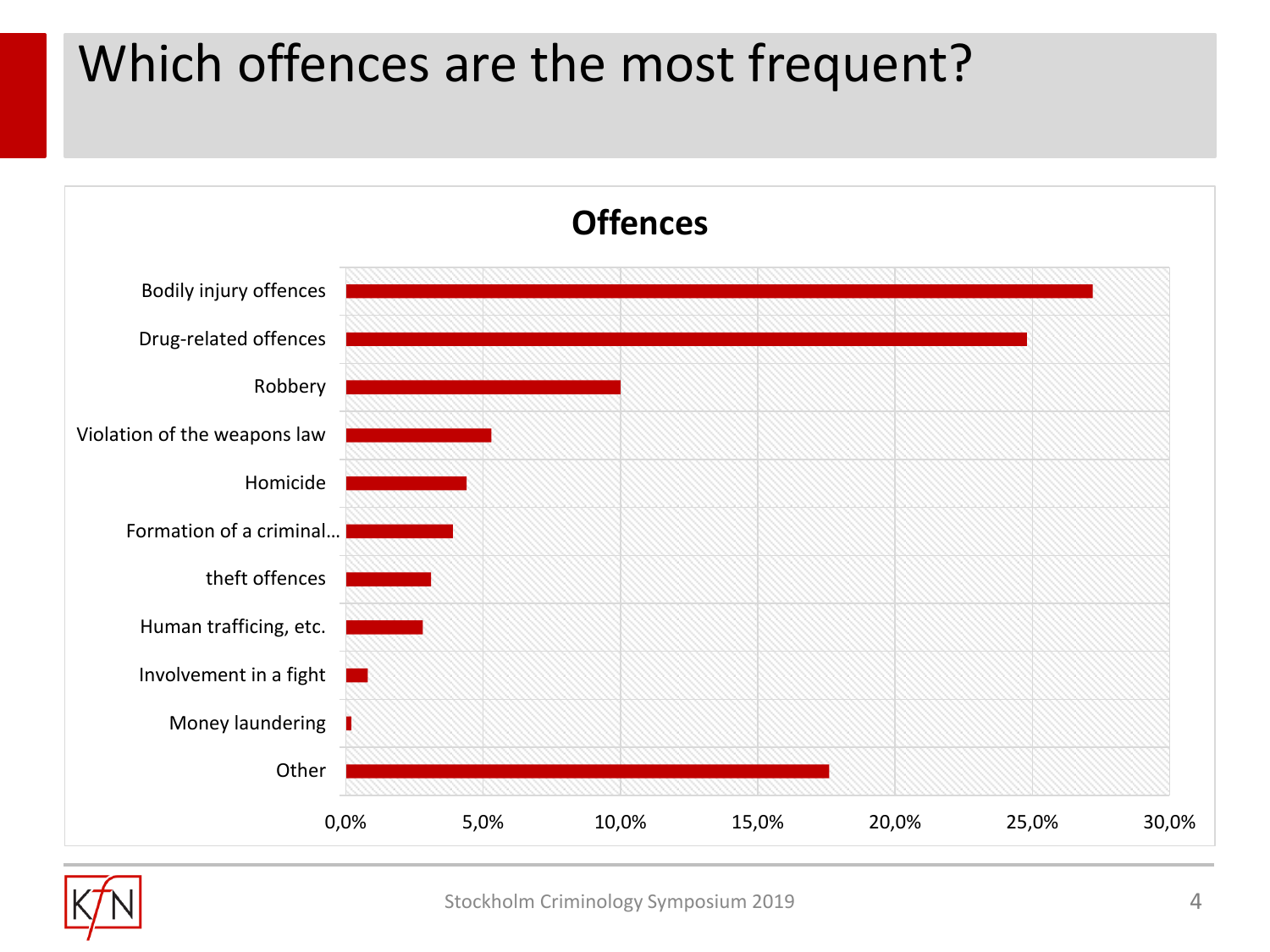# How are police and prosecution investigating?





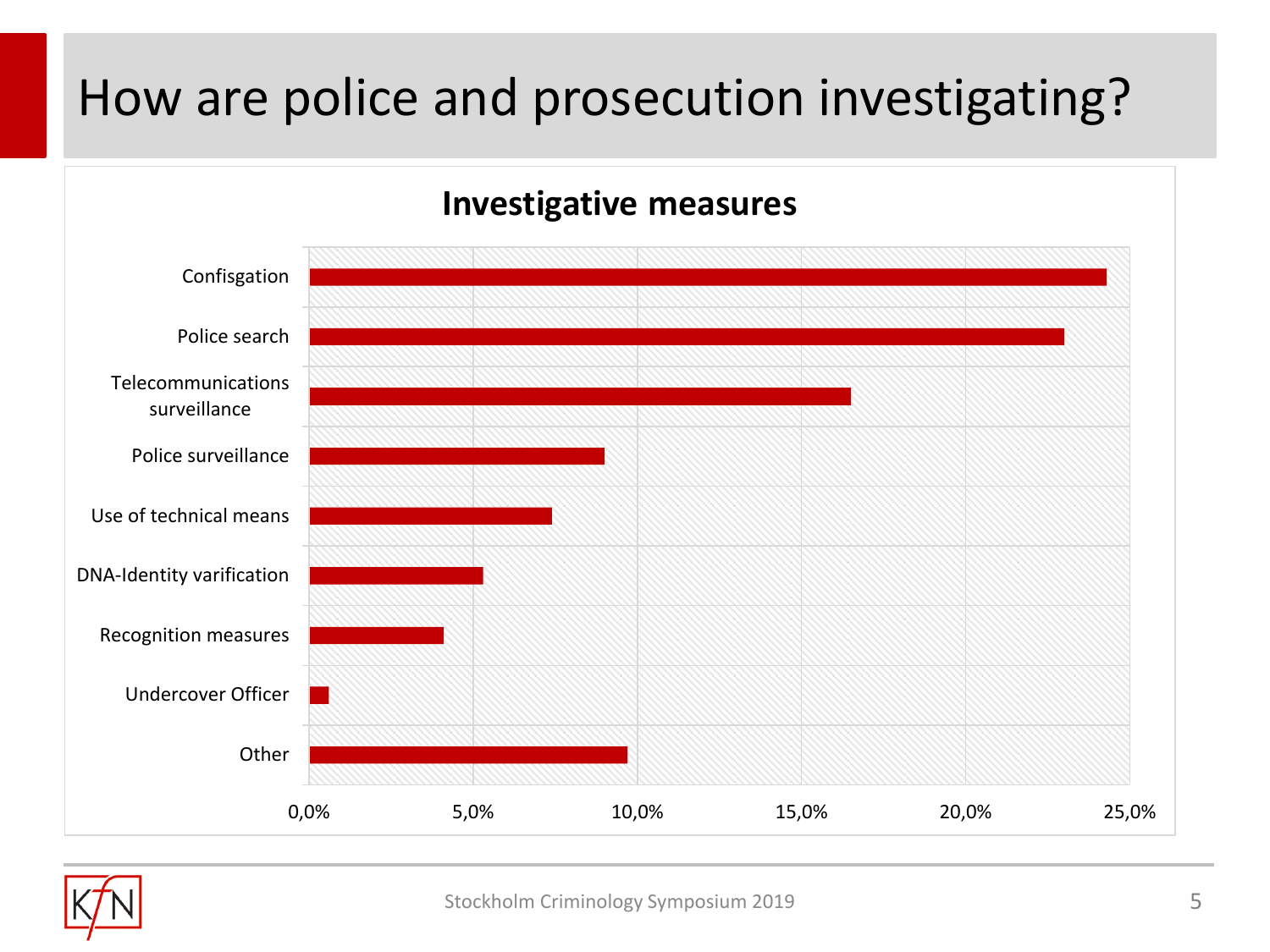# End of proceedings



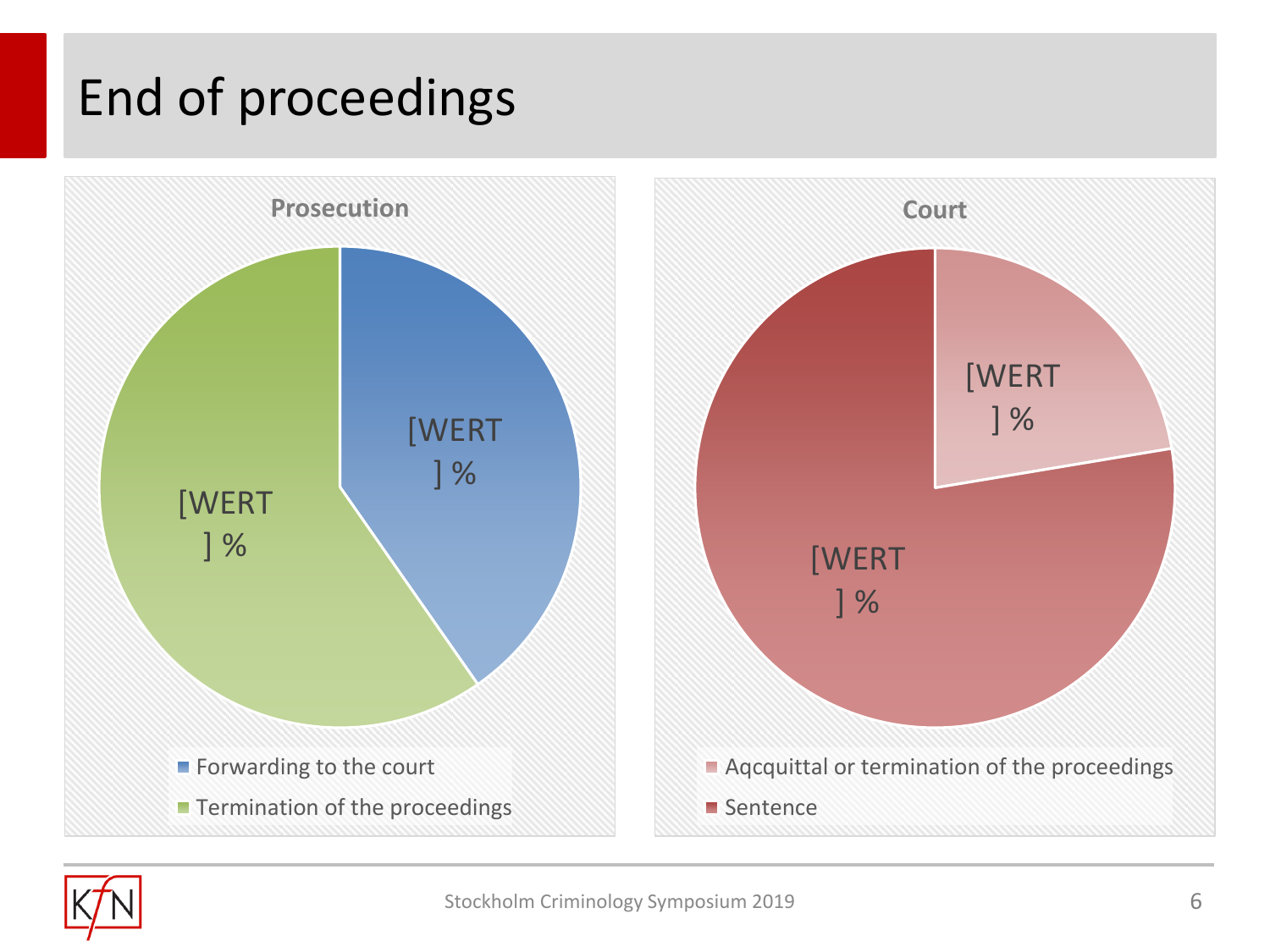# Difficulties and challenges



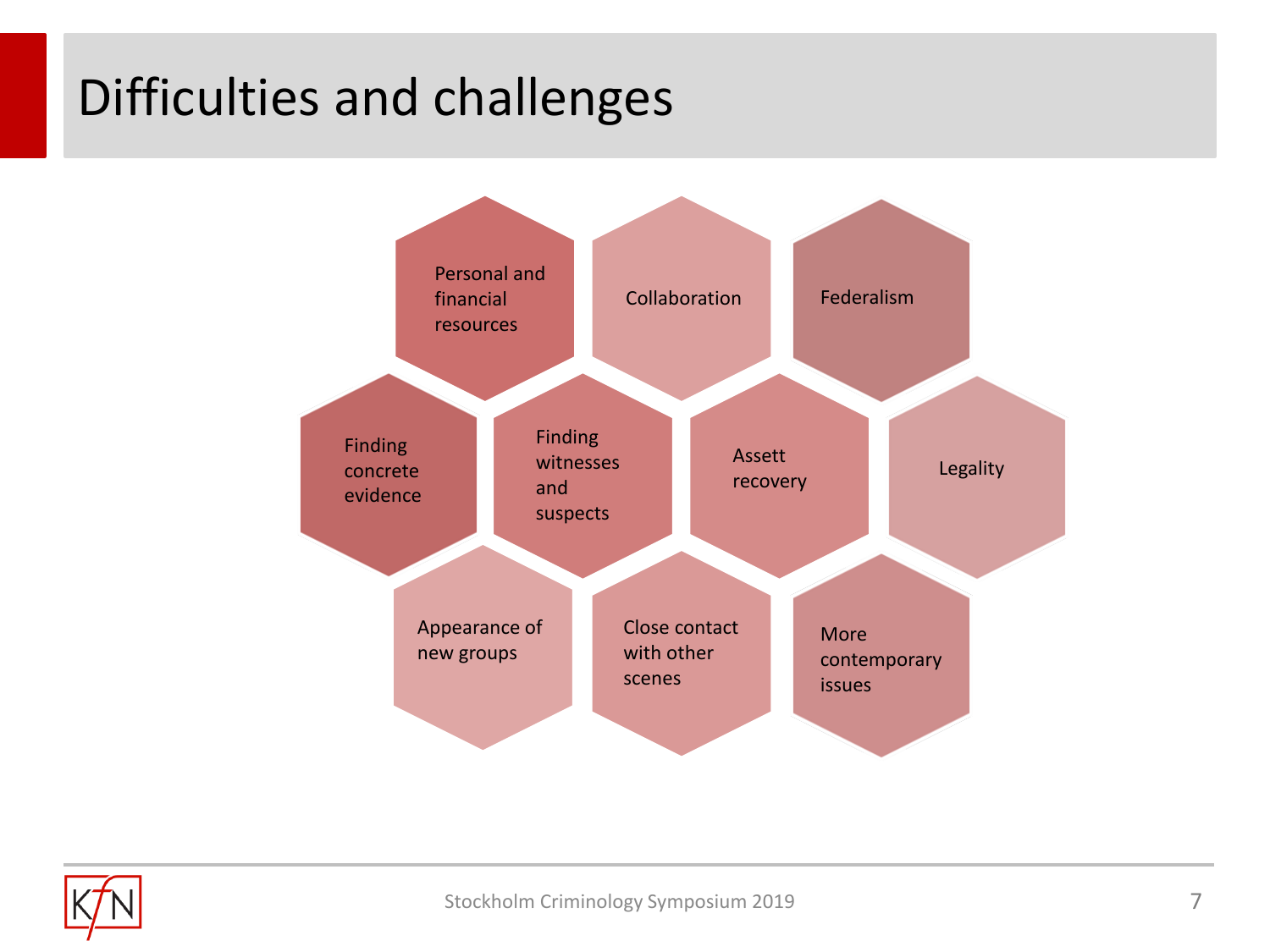#### What is needed?



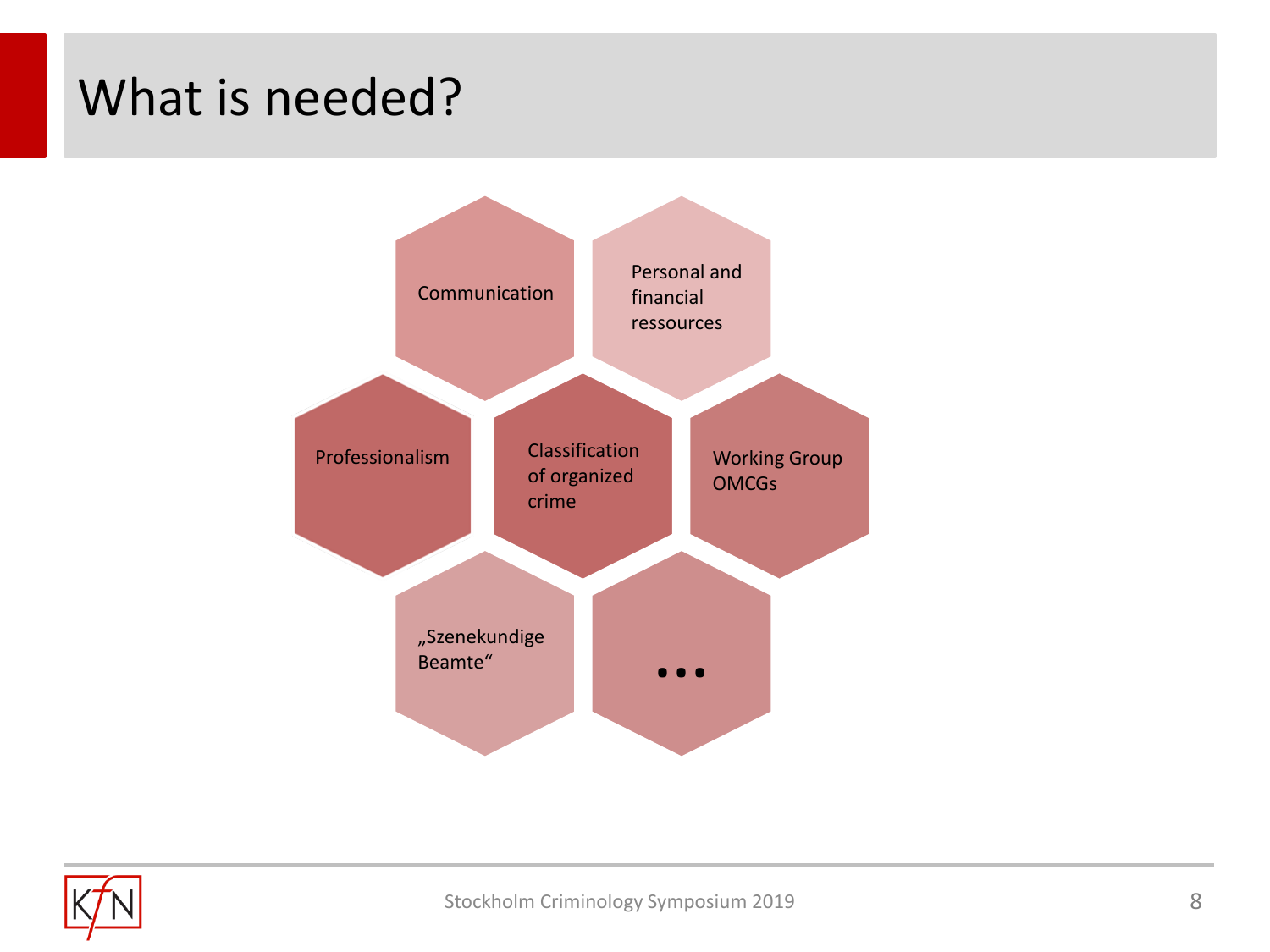# Thank you for your attention!

Ina Klopp [Ina.klopp@kfn.de](mailto:Ina.klopp@kfn.de)



Dieses Projekt wird aus Mitteln des Fonds für die Innere Sicherheit der Europäischen Union kofinanziert.